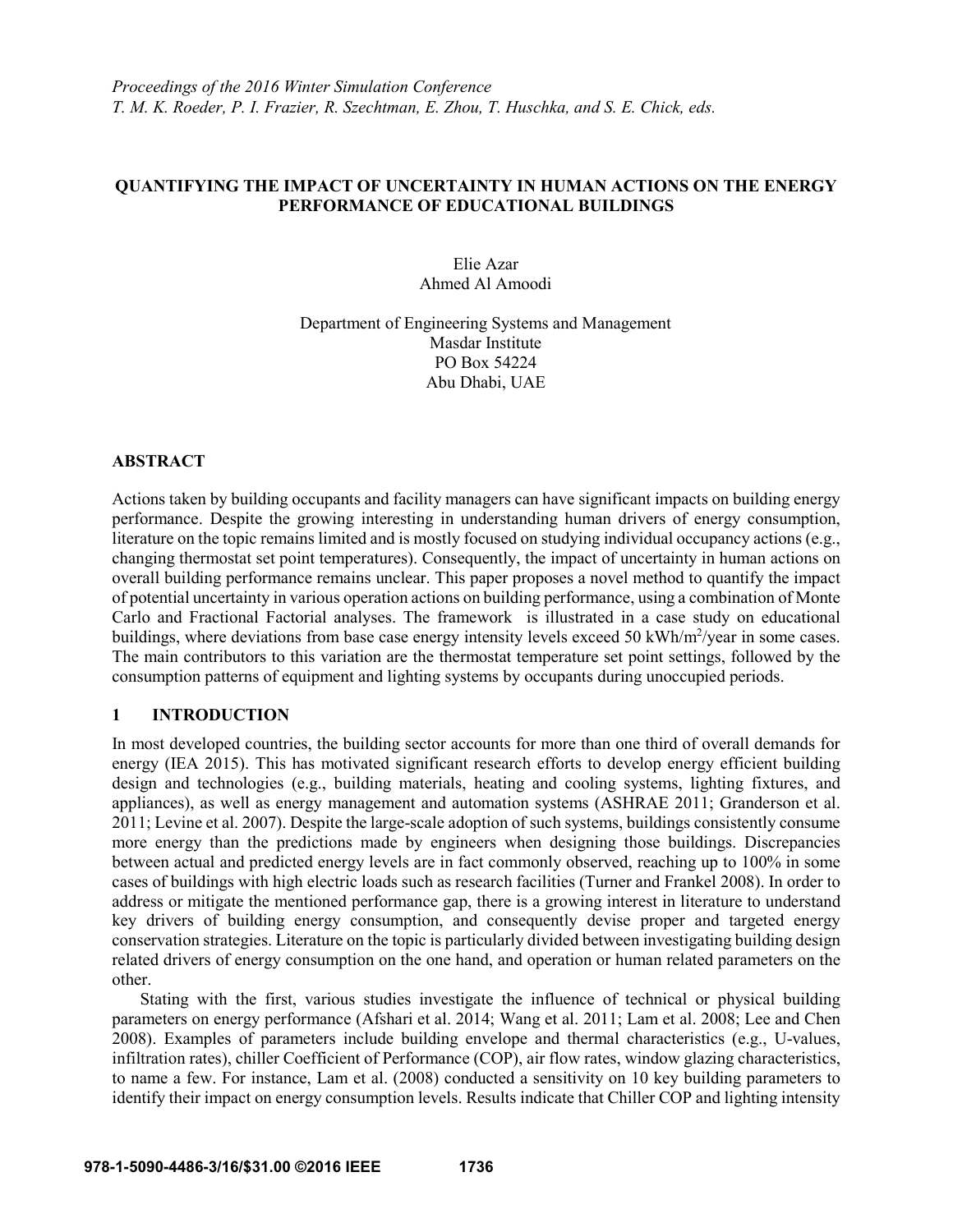have the highest influence for the particular buildings under study. Similarly, Afshari et al. (2014) studied both the impact of building design and air conditioning settings on building performance of one commercial and one residential building. They evaluated retrofit options such as wall and roof insulations, glazing, chiller COP, envelope air-tightness, and cooling set-point temperatures. Their study concluded that changing cooling temperature set-point by a couple of degrees is extremely effective with the next best factor being the enhancement of wall insulation. Other similar studies have evaluated influential building design parameters and used them to propose building retrofitting options (AlAwadhi et al. 2013; Yalcintas 2008; Tavares and Martins 2007).

On the other hand, recent research efforts have focused on quantifying the impact of human actions on building energy consumption (Azar and Menassa 2014, 2012; Peschiera et al. 2010; Sanchez et al. 2007). For instance, Azar and Menassa (2012) studied the impact of occupancy-related parameters on energy models of office buildings. Parameters included equipment and lighting energy use patterns, cooling and heating set points, hot water consumption, and building schedule. Results indicate that occupancy operational parameters have a significant influence on the results of building energy models, confirming the need to better account for them during the design phase. As another example, Sanchez et al. (2007) studied the energy consumption patterns of plug-load usage in commercial buildings. They found that occupants consistently leave more than half of equipment in their buildings running during unoccupied periods, resulting in unnecessary use of energy.

In summary, the interest in human and operation related drivers of energy use has increased over the past years. However, important gaps can be found in the literature, which motivate the need for this work. First, studies on human drivers of energy use are in general scarce in literature, when compared to studies on parameters related to building design and systems' characteristics. Consequently, the true impact of human actions on overall building performance remains understudied and unclear. Second, the few studies on the topic are mostly focused on commercial or residential buildings; other building types such as educational buildings, which can have different energy consumption patterns, have not been specifically studied. Finally, and most importantly, existing studies have typically evaluated the impact of parameters on energy consumption individually (i.e., single parameter effect). As a result, it is currently unclear how simultaneous uncertainty in various parameters, can affect energy consumption and put the efficient performance of buildings at risk.

This study addresses the aforementioned gaps in the literature by proposing a building modeling and analysis framework that evaluates the impact of uncertainty in human actions on building energy performance. More specifically, the framework quantifies the magnitude of the performance risk when accounting for a certain randomness in how people (e.g., building occupants and facility managers) operate and control various building systems. It is important to highlight that this study does not investigate particular drivers of people actions (e.g., economic, social, psychological, etc.). It rather focuses on how uncertainty in the operation of various building systems affects energy consumption levels.

# **2 METHODOLOGY**

The proposed methodology is illustrated in Figure 1 and detailed in the next sub-sections. While the method is general, it is illustrated through an application on typical educational buildings located in Abu Dhabi, United Arab Emirates (UAE). Two types of typical, or prototype, buildings are considered, namely an office and a classroom building.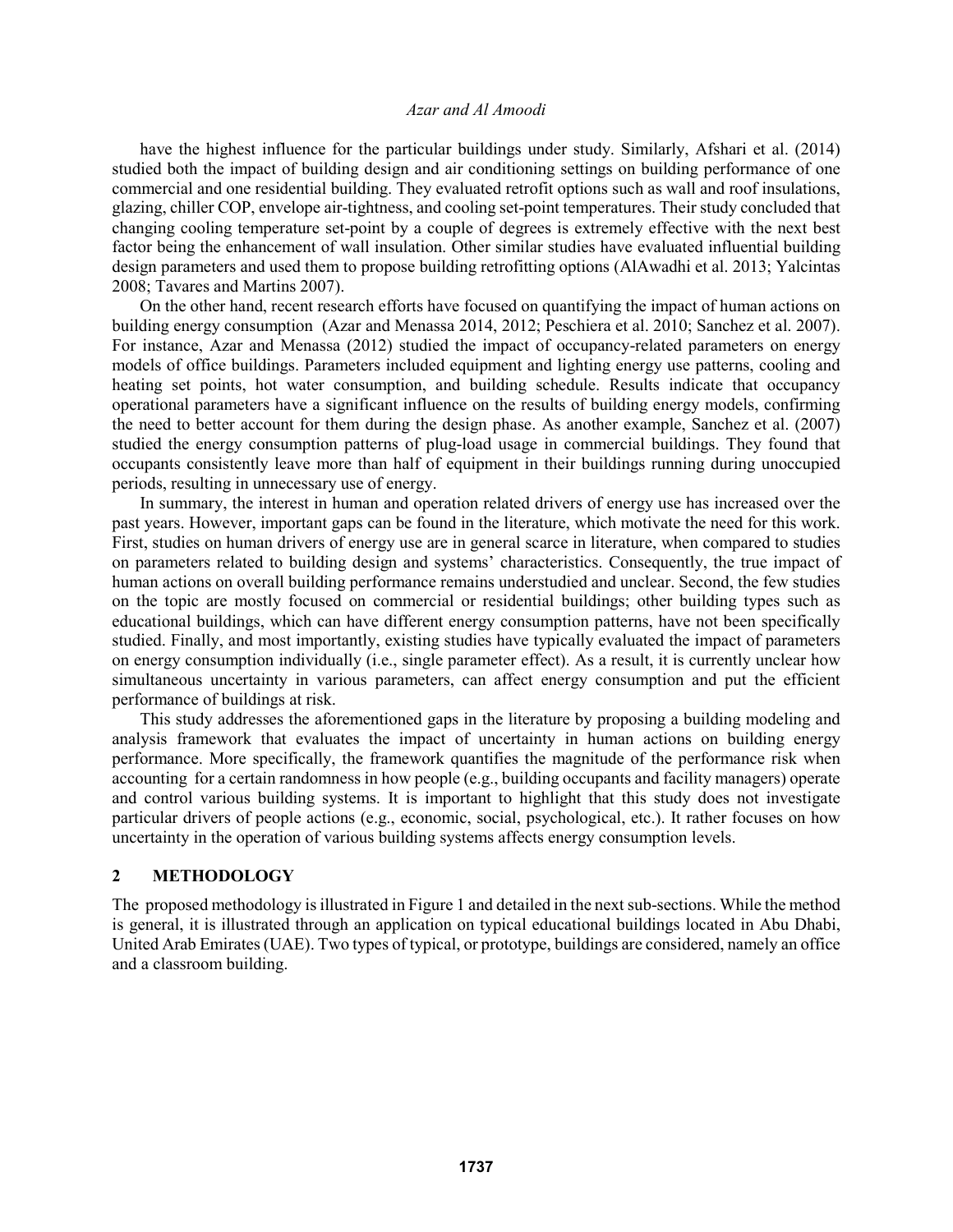

Figure 1: Proposed methodology.

# **2.1 Data Gathering and Model Development**

The first step in the methodology is to gather information about the typical office and classroom buildings considered in this study. Modeling such typical, or prototype, buildings is a common practice in energy modeling studies, ensuring that the results of the study are general and not limited to specific individual buildings (Azar and Menassa 2014, 2012). Therefore, data was gathered from a multitude of sources to assemble characteristics of typical educational buildings in the UAE. The sources included a report prepared for a governmental entity in the UAE (Arup 2010), a local building benchmarking effort (Afshari et al. 2014), building standards such as ASHRAE (2013), as well as other studies on the development of prototype commercial buildings (Deru et al. 2011; Gowri et al. 2009). Examples of the collected information are presented in Table 1.

Following data gathering, BPS models are developed to emulate the performance of the considered typical office and classroom buildings. The BPS software used in this study is the IES-VE software (DOE 2011), where two models are developed, one for the office and another for the classroom building. In general, BPS models require inputs regarding building geometry, construction material and building systems characteristics, building and end-use schedules, as well as outdoor weather conditions corresponding to the location of the modeled buildings. Therefore, the data from Table 1 are used to define these parameters for the modeled office and classroom buildings. As for the weather data, by setting the location of the buildings in IES\_VE to Abu Dhabi, UAE, the software automatically fetches local weather data information from meteorological sources. A 3D representation of the models is shown in Figure 2.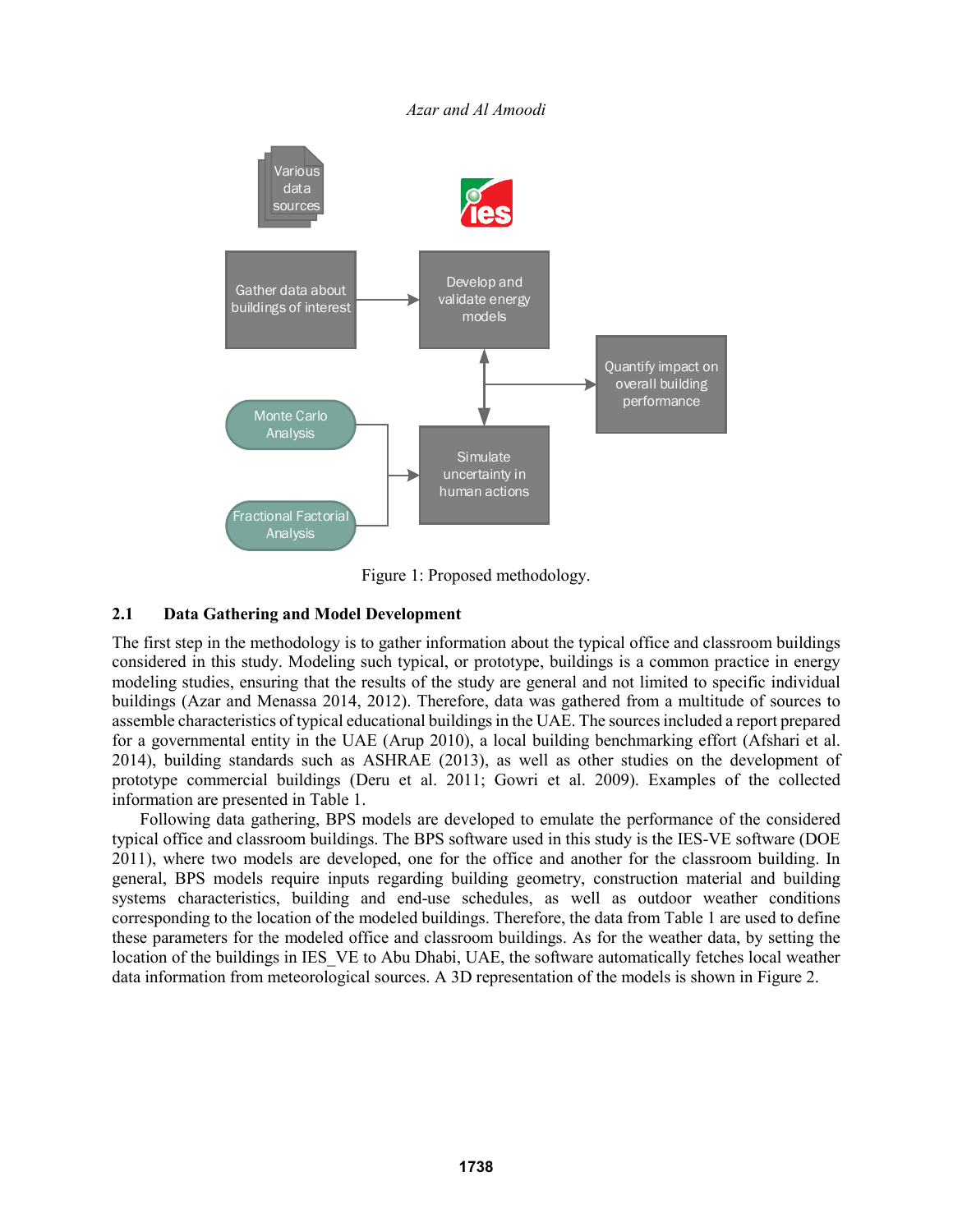| <b>Building Characteristic</b> | <b>Values for Office and Classroom Buildings (Respectively)</b> |
|--------------------------------|-----------------------------------------------------------------|
| Floor area                     | 4,982 and 19,592 m <sup>2</sup>                                 |
| Building shape                 | Square                                                          |
| Number of floors               | 3 and 2 floors                                                  |
| Window-to-Wall ratio           | 50 and 33%                                                      |
| People density                 | 18.5 and 3.7 $m^2$ /person                                      |
| Lighting intensity             | 10 and 11 $W/m2$                                                |
| Equipment intensity            | $15 \text{ W/m}^2$                                              |
| Roof U values                  | $0.53$ W/m <sup>2</sup> .K                                      |
| Wall U values                  | $1.71 \text{ W/m}^2 \text{ K}$                                  |
| Air Changes per Hour (ACH)     | $0.5$ ACH                                                       |
| Cooling system type            | Packaged air conditioning unit and air-cooled chiller           |
| Air distribution system type   | Multizone Variable Air Volume (VAV)                             |
| Building, equipment,<br>and    | Obtained from ASHRAE (2013), tables 5-J (schedule A) and        |
| lighting schedules             | table G-K, respectively                                         |



Table 1: Typical building characteristics.

Figure 2: Office and classroom models.

The models are then run, generating base case yearly predictions of 257.1 and 195.1 kWh/m<sup>2</sup>/year for the office and classroom buildings, respectively. In order to ensure the validity of the results, they are compared to actual energy consumption levels observed in 4 office and 5 classroom buildings in Abu Dhabi, similar in characteristics to the modeled ones (i.e., type and size). The observed average energy intensities of those buildings are 278.1 and 191.8 kWh/m<sup>2</sup>/year, respectively, which are within the 10% acceptable range of error from the predictions of the developed energy models (Azar and Menassa 2012). Furthermore, data was also gathered from a database in the United States (US) (EIA 2003), specifically from 113 buildings of similar characteristics to the modeled ones (i.e., type, size, and weather conditions). Average energy intensities of 278.1 and 191.8 kWh/m<sup>2</sup>/year are obtained for the groups of office and classroom buildings, here again falling within the acceptable range for error of 10% from the models' predictions. The developed models in this paper and their predictions are therefore considered valid.

# **2.2 Simulating Uncertainty in Human Actions**

Two parametric variation methods are combined to comprehensively evaluate uncertainty in human actions: Monte Carlo and Fractional Factorial analyses.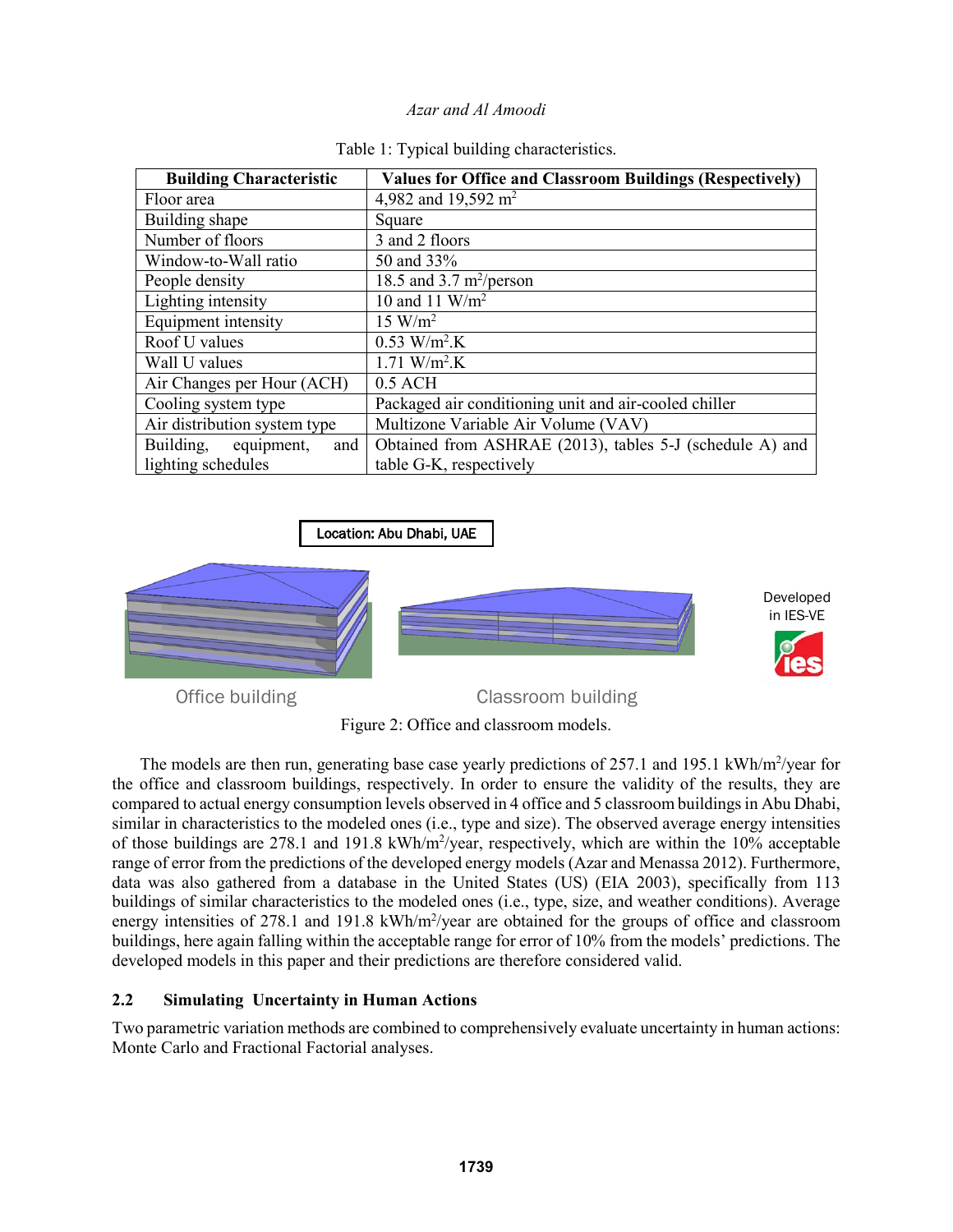# **2.2.1 Monte Carlo Analysis**

Monte Carlo analysis is a method typically used to simulate uncertainty in the input values of a model (e.g., simulation or statistical), and quantify the resulting variability in the outputs of the model (Nguyen and Relter 2015). In this study, the inputs are the parameters of the developed BPS models that reflect how people operate or control various building systems. The output on the other hand is the predicted energy consumption by the models given the changes or uncertainty in input parameters. A total of 60 iterations of the model are performed, as commonly recommended (Nguyen and Relter 2015; Lomas and Eppel 1992). Each iteration is characterized by randomly selected values for the input parameters, generated using uniform distributions. It is important to highlight that while other distributions (e.g., normal, gamma, etc.) can also be used, literature lacks sufficient information on the studied human-related parameters to force a particular distribution when simulating them. Therefore, a uniform distribution was chosen as it avoids making such assumptions and helps capture the overall potential range of variability in these actions. The input parameters studied in this phase, along with their ranges are presented in Table 2.

| <b>Input Parameters</b>                 | <b>Variation Range</b>                                                                 |  |
|-----------------------------------------|----------------------------------------------------------------------------------------|--|
| Equipment use during unoccupied periods | From 0 to $30\%$ , $10\%$ increment                                                    |  |
| Lighting use during unoccupied periods  | From 0 to $30\%$ , $10\%$ increment                                                    |  |
| Window opening                          | From 0 to 3 hours, 1 hour increment                                                    |  |
| Shifting HVAC set point temperatures    | From 20 $^{\circ}$ C to 24 $^{\circ}$ C for occupied periods, 1 $^{\circ}$ C increment |  |
|                                         | From 22 $\rm{^0C}$ to 26 $\rm{^0C}$ for unoccupied periods, 1 $\rm{^0C}$               |  |
|                                         | increment                                                                              |  |
| Shifting schedules                      | From $-2$ Hours to $+2$ Hours, 1 Hour increment                                        |  |

Table 2: Varied input parameters for the Monte Carlo analysis.

# **2.2.2 Fractional Factorial Analysis**

Fractional Factorial analysis is a method typically used to evaluate the relative effect of individual, or pairs of input parameters, on overall output values. In this study, the relative effect of individual input parameters is calculated to estimate their contribution to the overall variations in outputs observed in the Monte Carlo Analysis phase. In other words, by calculating main effects of individual parameters and normalizing them (i.e., their sum equals to 1 or 100%), the contributions of inputs such as equipment and lighting use, or HVAC set points, to the observed variability in the energy predictions of the BPS models are estimated. Four input parameters are chosen for this stage, where each is varied between a base case value (i.e., used in the base case model), and a test value (i.e., alternative value used to test the impact of change). The choice of two-level fractional factorial design (i.e., base case and test) is commonly used in building energy research (Langner et al. 2012), and is considered appropriate for this study. A total of  $4^{\wedge}2$  simulations is therefore required at this stage (combinations of base and test values for 4 parameters). The relative impact of a parameter *x*,  $R_x$ , is calculated in the equation 1 below, which is adapted from Langner et al. (2012).

$$
R_{x} = \left| \frac{\bar{Y}_{x\_base} - \bar{Y}_{x\_test}}{\bar{Y}} \right| \tag{1}
$$

Where,  $\bar{Y}_{x\_base}$  is the energy intensity (i.e., output) average for all runs where the value of parameter *x* is at its base level,  $\bar{Y}_{x\text{-test}}$  the energy intensity average of all runs where parameter *x* is at its test level, and Ȳ the average energy intensity of all runs. Table 3 illustrates the varied parameters with their base and test values.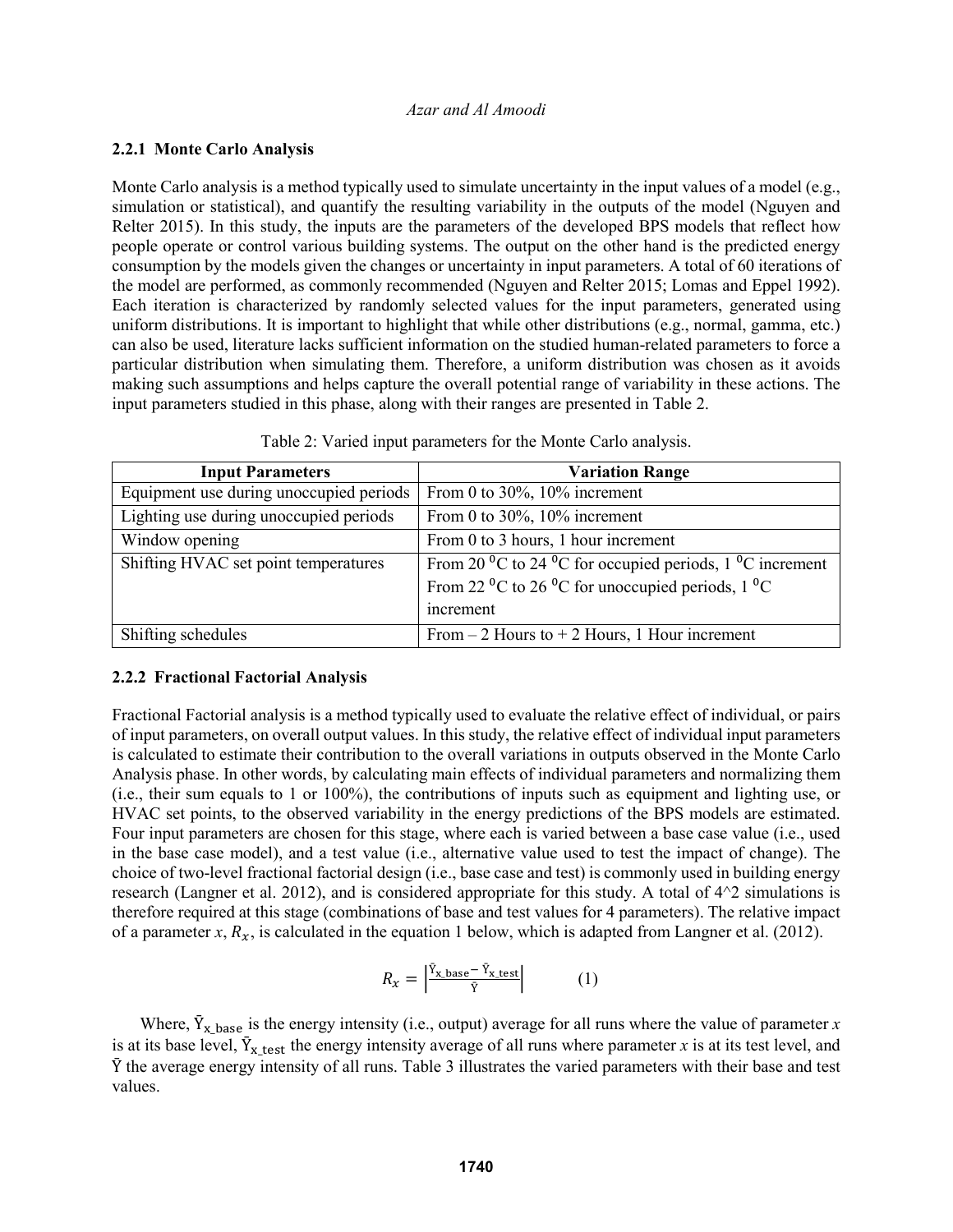| <b>Input Parameters</b>                    | <b>Base and Test Values Respectively</b>                     |  |
|--------------------------------------------|--------------------------------------------------------------|--|
| Combined lighting and equipment use during | 0 and $30\%$                                                 |  |
| unoccupied periods                         |                                                              |  |
| HVAC set point temperatures                | $220C$ and 20 <sup>0</sup> C for occupied periods            |  |
| Window opening                             | $24\,^{\circ}$ C and $22\,^{\circ}$ C for unoccupied periods |  |
| Shifting schedules                         | $0$ and $-2$ hours                                           |  |

Table 3: Varied input parameters for the Fractional Factorial analysis.

## **3 RESULTS**

The results of the Monte Carlo analysis are shown in Figure 3, illustrating the spread of the energy intensities for the 60 iterations of the office and classroom models. Each circle represents the output of one run, more specifically the energy intensity predicted by the models for a random variation of the input parameters of Table 2. A low spread of the circles indicates a low dependence of the model outputs to changes or uncertainty in their inputs. A large spread on the other hand means that building energy performance can significantly be affected from changes or variations in how people operate the building systems represented in Table 2.

As shown in Figure 3, large spreads are observed for both the office and classroom buildings. Starting with the office building, the values range from 196.9 to 293.9 kWh/m<sup>2</sup>/year, with an average of 253.2  $kWh/m^2$ /year. As for the classroom building, the range is from 157.6 to 265.6  $kWh/m^2$ /year. These results confirm the significant influence of human actions on the energy performance of the educational buildings considered in this study.



Figure 3: Monte Carlo analysis results.

As for the Fractional Factorial analysis phase, the calculated relative effects of individual parameters are shown in Table 4. The goal of this phase was to explain how much each of the studied parameters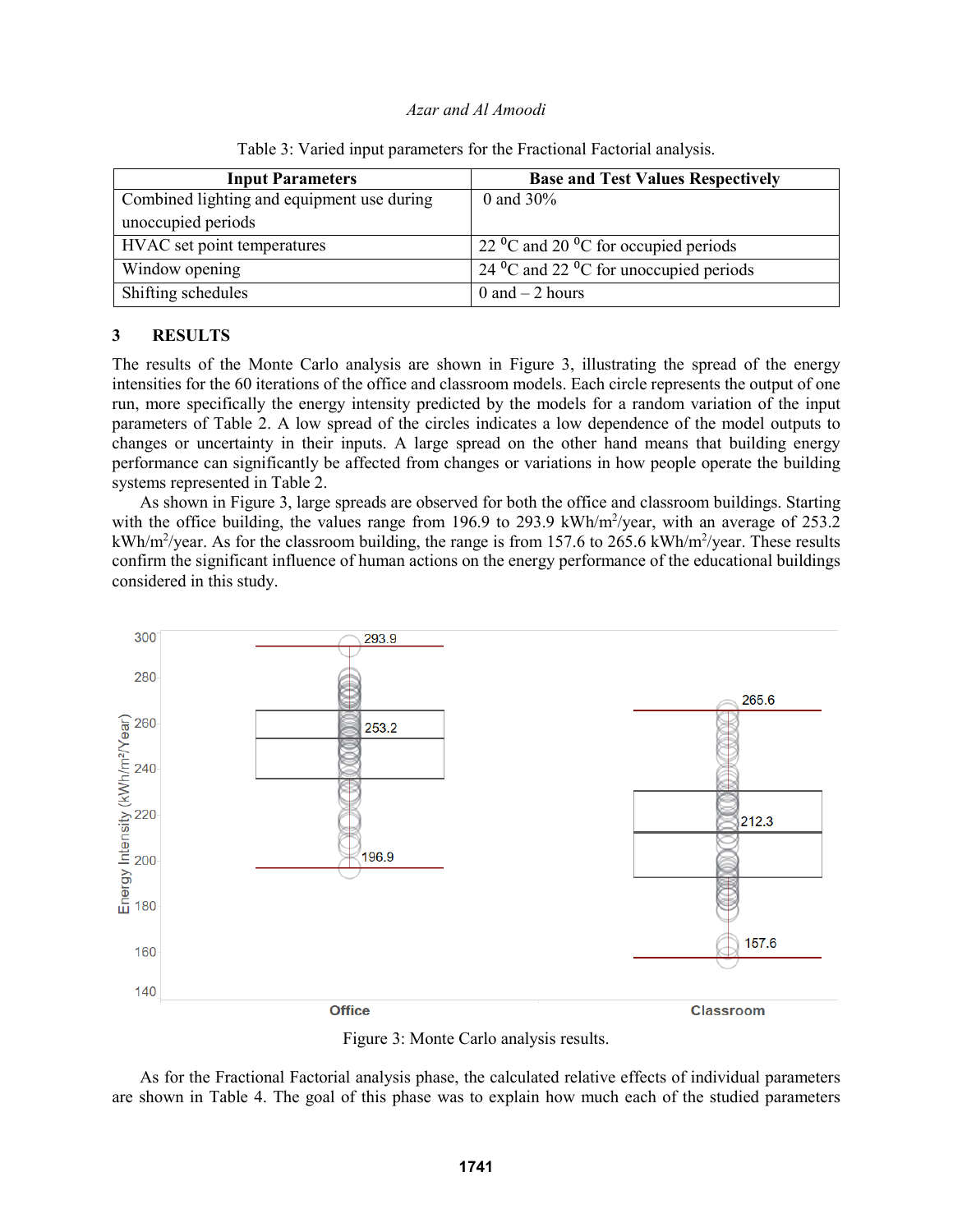contribute to the variability in outputs observed in the Monte Carlo analysis (Figure 3). In order to better visualize the results, the values from Table 4 are normalized and plotted in Figure 4. As shown from the pie charts, for the office building, the most significant contributor to the variability in energy consumption is the "HVAC set point temperatures" parameter. In other words, uncertainty in how people adjust thermostat set point temperatures can explain 53% of the energy intensity range observed in Figure 3 (left side). Window opening and lighting/equipment afterhours use follow with 20 and 17%, respectively. The results confirm the significant effect of thermostat settings on building performance, given the extremely hot weather conditions in Abu Dhabi, UAE (Afshari et al. 2014).

As for the classroom building, the most influential parameter is the equipment/lighting afterhours use with 44%, closely followed by the HVAC set points parameter with 38%. The increase in the influence of equipment/lighting use, when compared to the office building, is mainly attributed to the longer hours per week where the building is unoccupied. More specifically, the classroom building is more often unoccupied (e.g., during evenings and on weekends) than the office building. As a result, changing the afterhours equipment/lighting energy use patterns have a more significant impact on its energy performance.

| <b>Input Parameters</b>                                          | <b>Relative Effect for Office</b><br><b>Building</b> | <b>Relative Effect for</b><br><b>Classroom Building</b> |
|------------------------------------------------------------------|------------------------------------------------------|---------------------------------------------------------|
| Combined lighting and equipment use<br>during unoccupied periods | 0.030                                                | 0.170                                                   |
| HVAC set point temperatures                                      | 0.092                                                | 0.147                                                   |
| Window opening                                                   | 0.034                                                | 0.037                                                   |
| Shifting schedules                                               | 0.018                                                | 0.034                                                   |

Table 4: Fractional Factorial relative effects.



Figure 4: Fractional Factorial analysis normalized results.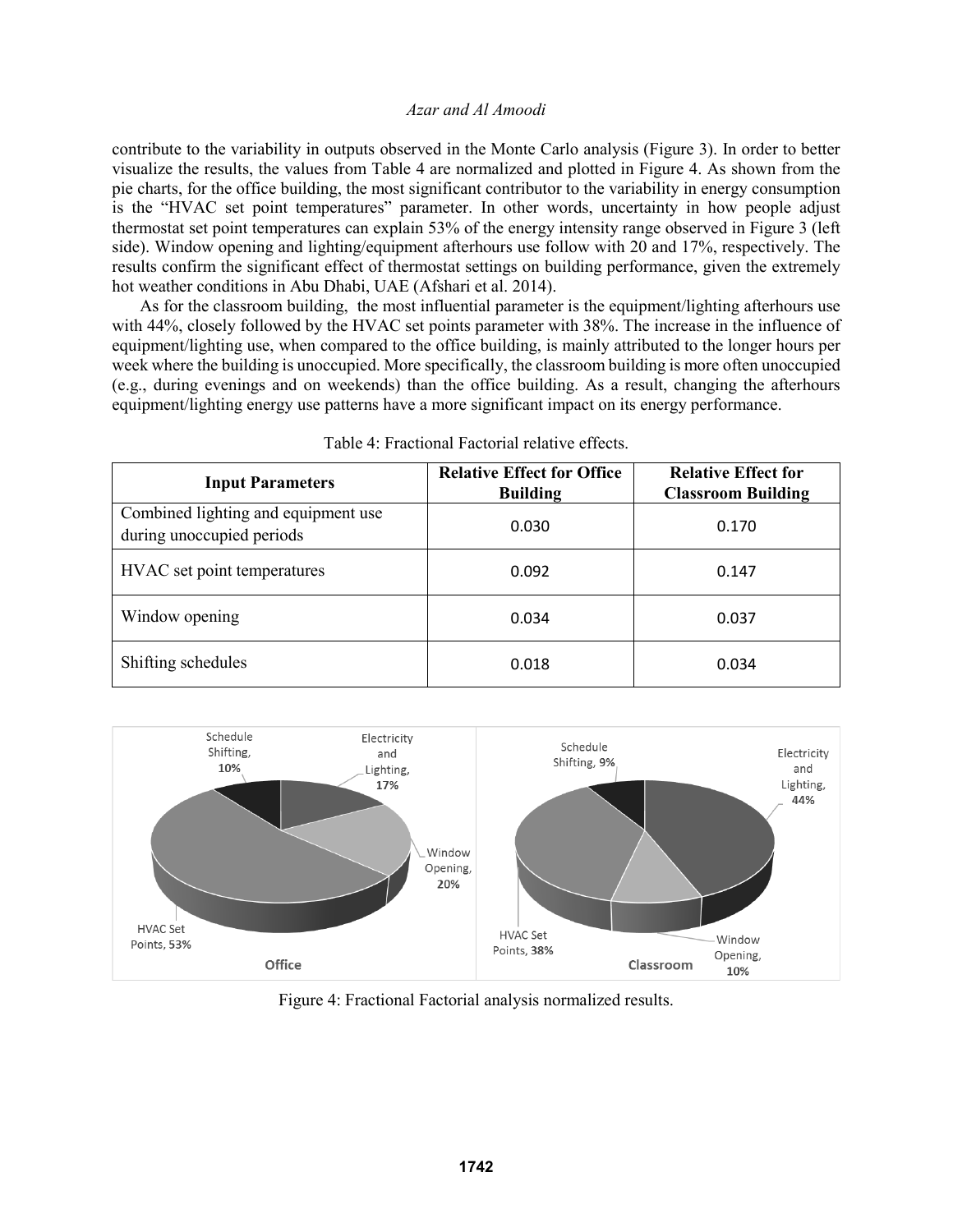# **4 CONCLUSIONS**

This study proposes a comprehensive framework to quantify the impact of uncertainty in human actions on building energy performance. The framework integrates BPS modeling on the one hand, and energy analysis methods, namely Monte Carlo and Fractional Factorial analyses, on the other. The proposed method is general and can be applied on any building. It is illustrated in this study through an application on typical educational buildings in the UAE. Results confirm the significant impact of human actions on building performance, and help explain the commonly observed discrepancies between predicted and actual energy consumption levels in buildings (i.e., energy efficiency gap). Several recommendations can also be made based on the observed results. First, when predicting building energy consumption levels during the design phase of buildings, it is integral to properly account for uncertainty in human-related actions and activities. Such a proactive modeling approach is expected to result in better predictions of life-cycle operational energy consumption and costs, potentially justifying the need for building design features such as advanced energy monitoring systems or smart thermostats. Second, future energy saving initiatives and policies should consider methods that aim to promote energy conservation practices among building occupants and facility managers (e.g., energy education, feedback mechanisms, and game-based conservation campaigns). As shown in this study, simple changes in these stakeholders' actions could lead to important energy savings. Finally, while the main focus in literature has traditionally been on improving building design and technologies, this study confirms that similar efforts are also needed to further improve how people use and operate building systems. Both approaches are complimentary and together, can contribute to effectively reducing the energy intensity and carbon footprint of our built environment.

## **REFERENCES**

- Afshari, A., C. Nikolopoulou, and M. Martin. 2014. "Life-Cycle Analysis of Building Retrofits at the Urban Scale—A Case Study in United Arab Emirates." *Journal of Sustainability* 6(1): 453–473.
- AlAwadhi, W., A. AlNaqbi, A. Manneh, A. Kazim, and B. Abu-Hijleh. 2013. "Energy Saving Potential Due to Refurbishment of Federal Public Housing in the UAE." *Journal of Engineering* 5(1): 132–136.
- Arup Consultants (Arup). 2010. "Pearls Design System New Buildings." Technical Report, *Urban Planning Council*, Abu Dhabi, UAE.
- American Society of Heating Refrigerating and Air-Conditioning Engineers (ASHRAE). 2013. "ASHRAE 90.1-2013, Energy Standard for Buildings Except Low-Rise Residential Buildings". *ASHRAE Inc.*, Atlanta, GA.
- American Society of Heating Refrigerating and Air-Conditioning Engineers (ASHRAE). 2011. "Advanced Energy Design Guide for Small and Medium Office Buildings". *ASHRAE Inc*., Atlanta, GA.
- Azar, E., and C. C. Menassa. 2012. "A Comprehensive Analysis of the Impact of Occupancy Parameters in Energy Simulation of Office Buildings." *Energy and Buildings* 55: 841–853.
- Azar, E., and C. C. Menassa. 2014. "A Comprehensive Framework to Quantify Energy Savings Potential from Improved Operations of Commercial Building Stocks." *Energy Policy* 67: 459–472.
- Deru, M., K. Field, D. Studer, K. Benne, B. Griffith, P. Torcellini, B. Liu, M. Halverson, D. Winiarski, and M. Rosenberg. 2011. "U.S. Department of Energy Commercial Reference Building Models of the National Building Stock." Technical Report, *National Renewable Energy Laboratory (NREL)*, Golden, CO. http://www.nrel.gov/docs/fy11osti/46861.pdf [Accessed Mar. 25, 2016].
- Gowri, K., D. Winiarski, and R. Jarnagin. 2009. "Infiltration Modeling Guidelines for Commercial Building Energy Analysis." *Pacific Northwest National Laboratory (PNNL)*, Richland, WA.
- Granderson, J., M. A. Piette, B. Rosenblum, and L. Hu. 2011. "Energy Information Handbook: Applications for Energy-efficient Building Operations." *Lawrence Berkeley National Laboratory (LBNL)*, Berkeley, CA.
- International Energy Agency (IEA). 2015. "Energy Efficiency". *IEA* http://www.iea.org/aboutus/faqs/energyefficiency/ [Accessed July 4, 2015].